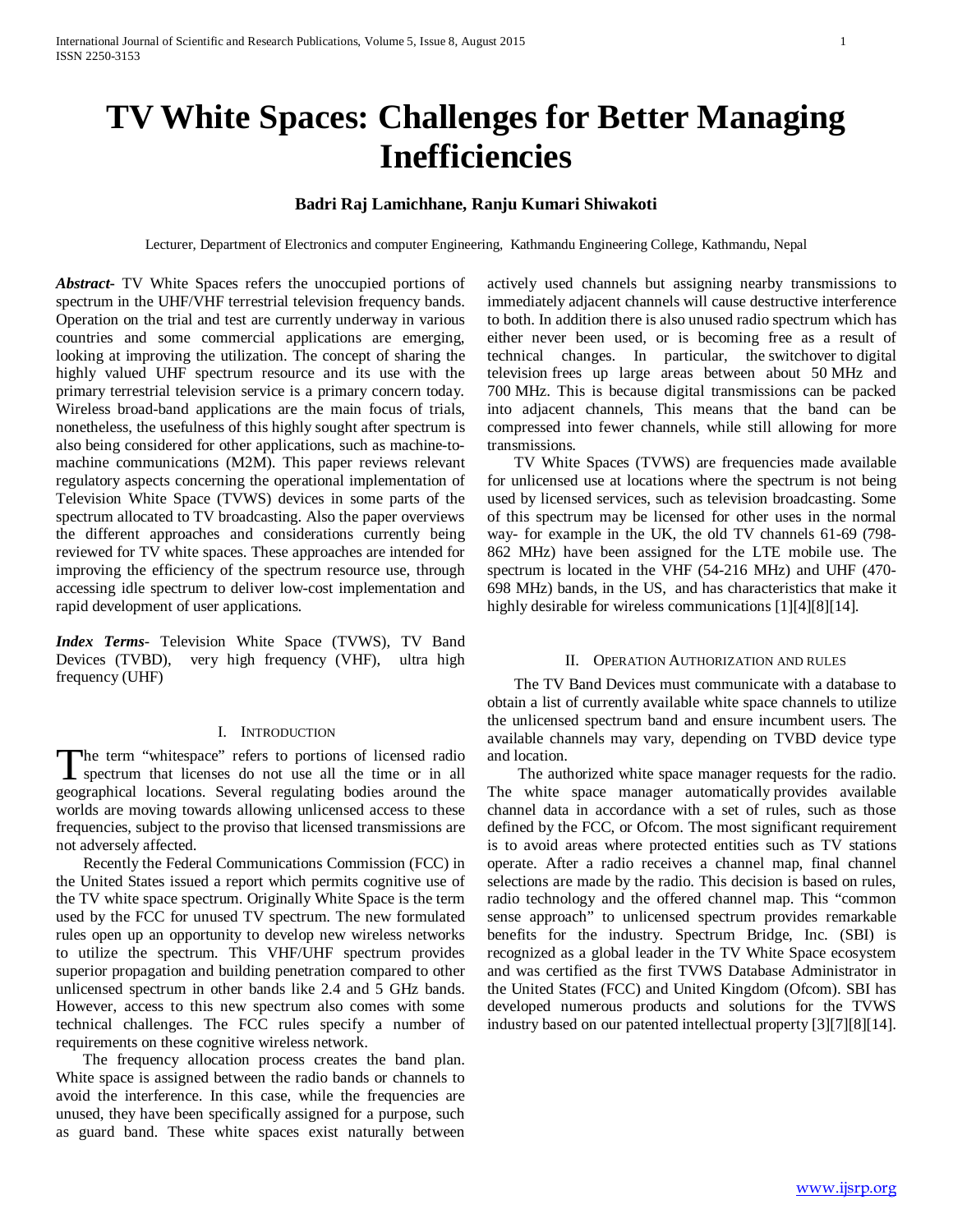

**Fig. 1: General overview of White space Network**

### *Network Operators*

 To empower the White Space ecosystem the Spectrum Bridge offers a variety of solutions. As more devices are deployed in unlicensed bands, network operators need solutions to manage and optimize the performance of wireless networks. This White Space plus solution addresses this need and will ensure the network operates at peak performance. The solution offers guided channel selection and real-time interference alerts to equip the network with the best available channels available and mitigate interference.

# *Devise Authorization*

 It is necessary and appropriate to authorize the use of WSDs in the UHF TV band through license exemption. It is to confirm the use of devices on licensed exempt basis would not lead to harmful interference to other spectrum users. It also guarantee that there is no adverse impact on technical quality of service provided by that devices and operate under the control of a geolocation database qualified by Ofcom in UK and FCC in US.

 Generally, license exemption method suppress the regulatory and administrative burden compared to other forms of authorization, such as individual licenses. There may be a wide use of White Space technology such the applications for TVWS. The industry would lead to proposed a mass market consumer use of devices and deployments of a very large number of devices (for example for machine to machine applications). It can be considered that authorization on license exempt basis would likely to remove barriers to access to the spectrum, foster innovation and competition in the development of WSDs, and thereby result in benefits to consumers.

# *FCC Rules*

 A number of the requirements to operate in TV white space are based on cognitive radio technology including location awareness and spectrum sensing. Also there are other requirements that intended to provide protection for the licensed services that operate in the TV bands. These devices operating in TV white space spectrum impose some technical challenges for the design.

 The devices which operate according to the TV Whitespace rules are referred as TV band devices (TVBDs) by the FCC. TVBDs can be categorized in to two classes: fixed and portable/personal. The portable devices are further divided into Mode I and Mode II devices. Fixed devices are permitted to transmit up to 30 dBm (1 watt) with up to 6 dBi antenna gain, while portable devices are permitted to transmit up to 20 dBm (100 mw) with no antenna gain. Fixed devices are permitted to use a higher gain antenna as long as the transmit power is decreased dB-for-dB for any antenna gain above 6 dBi. The TV channels include the very high frequency (VHF) channels 2-13 and the ultra high frequency (UHF) channels 14-51. However, there are restrictions on which channels are permissible for use by TVBDs. Fixed devices are permitted in the VHF channels except channels 3-4 and on the UHF channels except channels 36-38. Portable devices are restricted in the VHF band. Portable devices are permitted on the UHF channels except 14-20 and channel 37. The exclusion for channels 3-4 is to prevent interference with external devices ( exaple DVD players) which are often connected to a TV utilizing either channel 3 or 4. Portable devices are not permitted on channels 14-20 since in some areas Television broadcast signals are protected with a protection contour. The FCC defined that TVBDs must operate outside the protected contour because within the protected contour there are special rules for operation on a TV channel adjacent to the TV broadcast channel. Fixed TVBDs are not permitted to operate on channels adjacent to the TV broadcast channel. Portable devices are permitted to operate on an adjacent TV channel; however, when operating on an adjacent TV channel, the maximum allowed transmission power is 16 dBm (4 dB lower than on non-adjacent channels) [14][25].

## *Networking Issues*

 Whenever a network of TVBDs is formed for proper functioning than issues of spectrum sensing arise. Collaborative sensing, one of issue is recently being highlighted. This sensing seeks to apply ideas from distributed detection and data fusion to jointly process the spectrum sensing statistics from multiple TVBDs. The inherent diversity stemming from distributed observations, when exploited leads to more efficient spectrum sensing schemes compared with single-node sensing.

 Network quieting protocol can be one of the possible way of handling the above mentioned issue which mandates all the TVBDs in a geographic area to turn off simultaneously, so as to "quiet" the TV channel for a certain period of time to sense the TV/wireless microphone signals. This concept is similar to request-to-send/clear-to-send (RTS/CTS) mechanism in 802.11 networks, whereas the RTS/CTS is used to avoid interferenceinduced collision during transmission. The acceptable interference power level (power received by TVBDs) for reliable spectrum sensing may need to be even lower than the noise floor, so the cleared geographic area provided by RTS/CTS may not be large enough to detect and receive the signal required for the operation [14][16][25].

#### III. COEXISTENCE APPROACH

 The Fig.2 shows the users in the UHF TV band and in adjacent frequency bands with which WSD devices will coexist for its operation.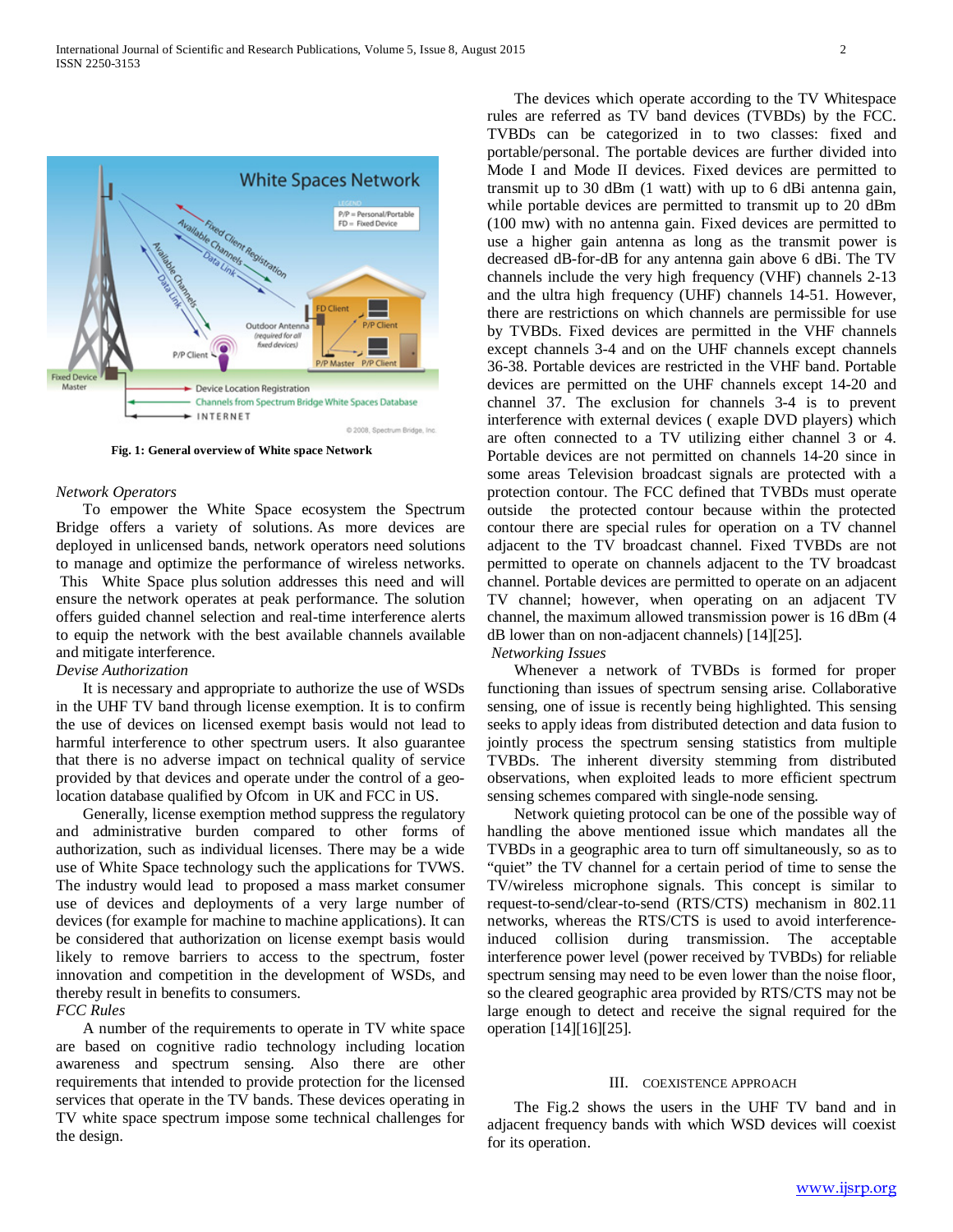

**Fig. 2: General overview of existing frequency approach**

 Based on the Ofcom, this band of frequency is currently used for DTT broadcasts by PMSE. PMSE use permitted indoor pass throughout the band, subject to licensing, and outdoor use in order to avoid harmful interference to DTT users. The spectrum immediately above 790 MHz is used by 4G mobile services. The spectrum immediately below 470 MHz is used by a variety of services including business radio, scanning telemetry, short range devices, maritime, Prison Service, and Revenue and Customs. All of these uses must be protected from harmful interference to/from WSDs, and all of these which has different characteristics that must be taken into consideration. In managing coexistence between WSDs and existing users, It is necessary to seek to ensure that there is a low probability of harmful interference to DTT, PMSE services in adjacent bands. This can be obtained via the calculation of the maximum allowed power at which a WSD can transmit in each frequency, along with the accounting of other spectrum users.

 Recently FCC issued the regulatory rules for cognitive radio use on TV white space spectrum. These new rules along with the number of challenges provides the valid opportunity. The challenges require development of cognitive radio technologies like spectrum sensing as well as new wireless PHY and MAC layer designs. These challenges include spectrum sensing of both TV signals and wireless microphone signals, frequency agile operation, geo-location, stringent spectral mask requirements, and the ability to provide reliable service in unlicensed and dynamically changing spectrum [14][25].

# IV. WHITE SPACES IDENTIFICATION AND INTERFERENCE AVOIDANCE

 TVWS which refers to frequencies allocated for TV broadcasting service but not used locally. TV White Space Spectrum Systems (TVWSSS) are recently in practice for realizing the Dynamic Spectrum Access concept which can be a promising solution. Generally there are three methods of identifying White spaces: spectrum sensing, pilot channel (beacon) and geo-location database. These can be used independently or in combination. These operation may be considered as "third-rate" status (after the primary and secondary services) of the CRS opportunistic services. The CRS have to protect other radio services working in the adjacent and same geographic areas, also in same and adjacent frequency bands, which implies establishing criteria and mechanisms allowing full protection of all incumbents. The protection mechanism can be obtained when compatibility criteria are known, and current and planned spectrum usage is controlled.

## *Spectrum sensing*

 Spectrum sensing is a natural solution for learning about the existence of other incumbent radio services and controlling the device emission parameters by the CRS devices. It means that the CRS devices continuously detects current spectrum usage and takes information about the current spectrum situation. However such solution is still under research. First of all there is "hidden node" problem - where the sensing device is hidden and cannot sense primary signals, it may hide due to obstruction ( like buildings, hills etc.) on the receiving path. In such situation it can declare "free spectrum" when in reality it is occupied. Practically it is impossible to implement in some frequency bands (such as TV UHF band) which try to increase the accuracy of the sensing level and solve the hidden node problem with a single device that lead to the situation where the required sensing level is very low. Also in case of very short time transmissions (burst, PMSE, M2M etc.) where the device is active for very short time period, it is difficult to detect the transmission and avoid interference. Some improvement is offered by Cooperative Sensing (CS), where many devices together are sensing the spectrum and exchanging the information that they collect. This may solve the problem of the hidden node, however, it is more complicated solution which cannot be used without recurring to additional protection mechanism. Also this does not work in protecting the receive-only services, such as radio astronomy[10][24].

## *Pilot channel (beacon)*

 One of possible solutions for protection of the incumbents is the pilot channel (beacon). Here a dedicated channel is used to inform every WS device about the current spectrum usage and free channels available. But it is difficult to end a common regional-wide frequency allocation for such special pilot channel due to different frequency allocations in different countries. However separate channel can be allocated for separate country but in that case many frequency pilot bands around the World can complicate the wireless mass market. Also interference problems arise between stations transmitted beacons in different regions which needs to be mitigated. Such solution has met with limited success so far, since alternatives seem to be more promising. However if some operators may use their own transmission channels (e.g. GSM or Wireless Internet operators) - the information on the available spectrum can be sent via a conventional GSM/UMTS/LTE channel or via ISM/RLAN band.

### *Geo- location databases*

 Geo-location database is considered as the most promising solution because it can be used as one simple solution for solving all problems (protection of reception-only devices, hidden node problem, sensing level etc.) for all types of transmissions and frequency ranges. Every regulatory radio systems has to be registered in the database along with rules that will determine the White Space Spectrum availability. The WS device has only to determine its location (using GPS), send its geographical coordinates to the database and asks it which channels are available under specific conditions (transmit power, antenna height, mode of operation, etc.). Data in the database can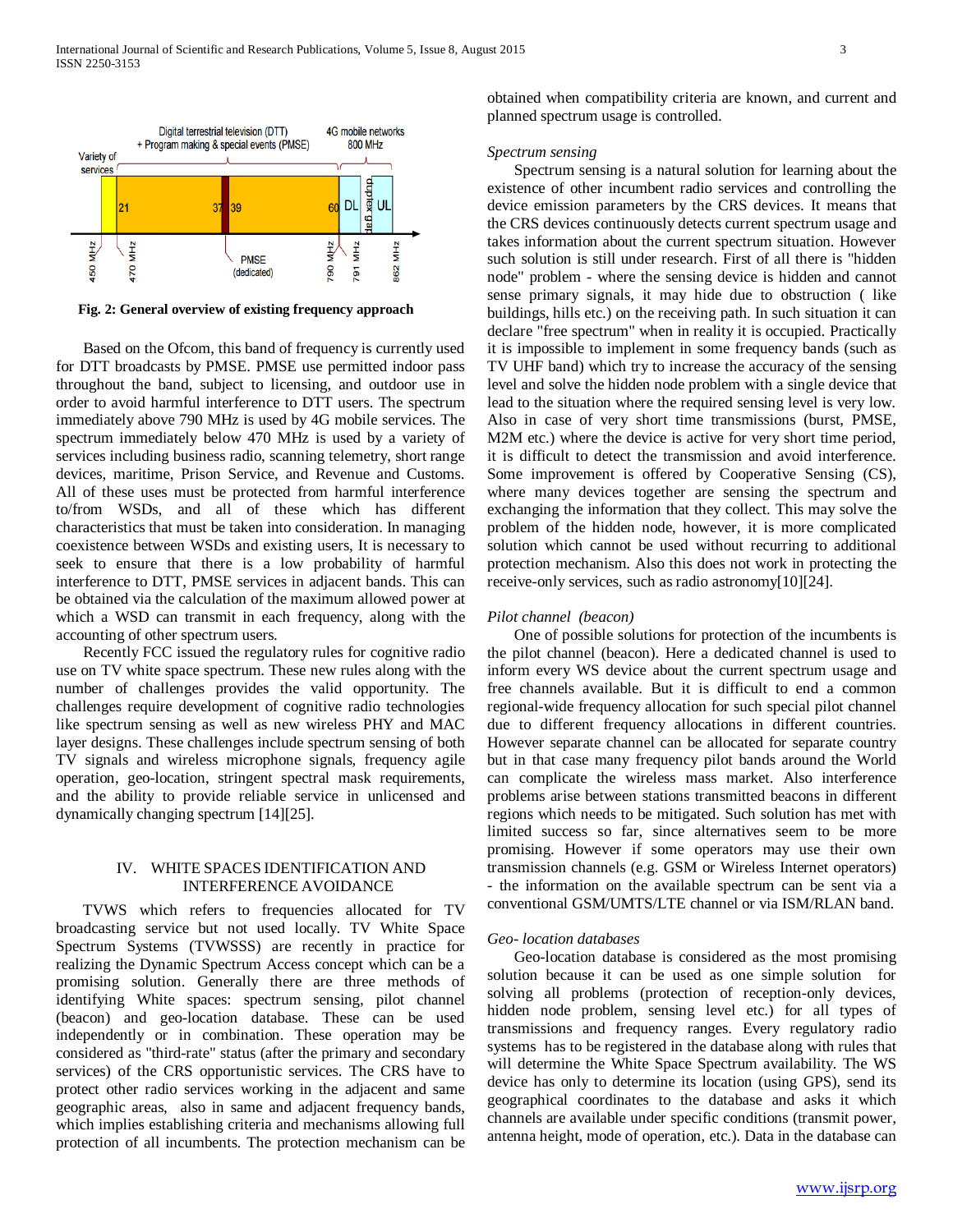be easily changed, which offers additional flexibility of spectrum usage and protection of incumbents. The database can also include "safe harbor" channels for special applications, e.g. Program Making and Special Events (PMSE) channels, which may be reserved for local PMSE and be forbidden for CRS. Additional spectrum related operations can be performed with on-line real time access to the database. Such operation is necessary to assure, for instance, protection of the WS CR devices that just have channels access for a limited time [14].

## V. RF ARCHITECTURE CHALLENGES

 Variation across the Space and time is one of the challenging features of the white space. Specifically the available channels are not contiguous and vary from one location to another. Also the white space available in a given location can vary with time and frequency of TV band primary users start/stop operation. This requires frequency agile architectures to map to the available white space spectrum, retune to a new operating channel, or tune-away to perform sensing measurements. The requirements are more complex such as frequency division duplex (FDD) networks which needs two separate channels for operation. The RF challenges that need to be solved using FDD networks includes independent tuning of transmitter and receiver, providing RF isolation (in the order of 50dB) between transmitter and receiver. Using variable transmitter and receiver frequency develops highly linear receivers over a wide dynamic range to handle in-band high power TV broadcasts.

 The possible approaches to implement the RF front end for the frequency agile transceiver are: duplexers, switching RF filter banks, and tunable filters. Here the white space availability may change according to the duplexing method used such as time division duplexing (TDD) or frequency division duplexing (FDD). In addition to this different FDD RF architectures can result in different white space availability. The following present the white space availability for analyzing the availability metrics

- Maximum number of independent networks that can utilize the white space without acquiring co-channel sharing.
- The minimum number of TV channels occupied by other networks before co-channel sharing is made. The randomness here is generated by assuming that any channel of the white space can be lost with equal probability.

 To increase efficiency and to reduce the burden on regulators for spectrum management the dynamic spectrum-use model can be applied. The few research on TVWS trials have proved that very large portions of the allocated spectrum bands are not actually in use, and this has thrown into question the whole premise of 'spectrum scarcity', upon which current allocation models are based. Hopefully, as more on the ground spectrumuse information becomes available from more developing countries, and from more sources than just the national ICT regulator, such as through crowd sourcing, there will be better awareness of the increased potential of the radio spectrum resource.

 The history of TVWS support in the US where NGOs first pushed for its use, civil society has an important role to play in bringing attention to dynamic spectrum use. With a technologyneutral agenda, civil society groups are not biased toward a particular access solution and can be a trusted partner in helping to guide the adoption of the most effective mix of technologies.



**Fig 3: Architecture design of TV whitespace**

*Spectrum Sharing and interference management* 

 It is required to effectively utilize the available spectrum with the reliable communication which also satisfy the FCC rules required for cognitive operation in the TV band. One of the major challenges that face reliable operation in the white space is interference among peer TVBDs given the unlicensed nature of operation in this band. Managing interference between nodes in the same network is generally a difficult problem, and the problem becomes more challenging when these TVBDs belong to heterogeneous networks using different air interfaces. Spectrum sharing techniques can be divided into three main categories as follows.

- 1) Non-cooperative techniques
- 2) Rule-based techniques
- 3) Message-based techniques

**1) Non-cooperative Techniques**: In non-cooperative spectrum sharing techniques each system tries to maximize its own utilization of the spectrum while mitigating the effects of interference from other networks. Examples for non-cooperative techniques include

- Dynamic frequency selection (DFS) in which nodes select channels with least interference.
- Multichannel-DFS (M-DFS): The access-point can select a subset of the available channels to minimize the overall outage probability and improve system throughput. DFS is a special case of M-DFS when the access-point is restricted to use one channel.
- Interference cancellation via multiple antenna receivers. If the receiver is equipped with multiple-antennas, interference cancellation algorithms can be utilized. For example, an MMSE receiver can help canceling the incoming interference signal through estimating the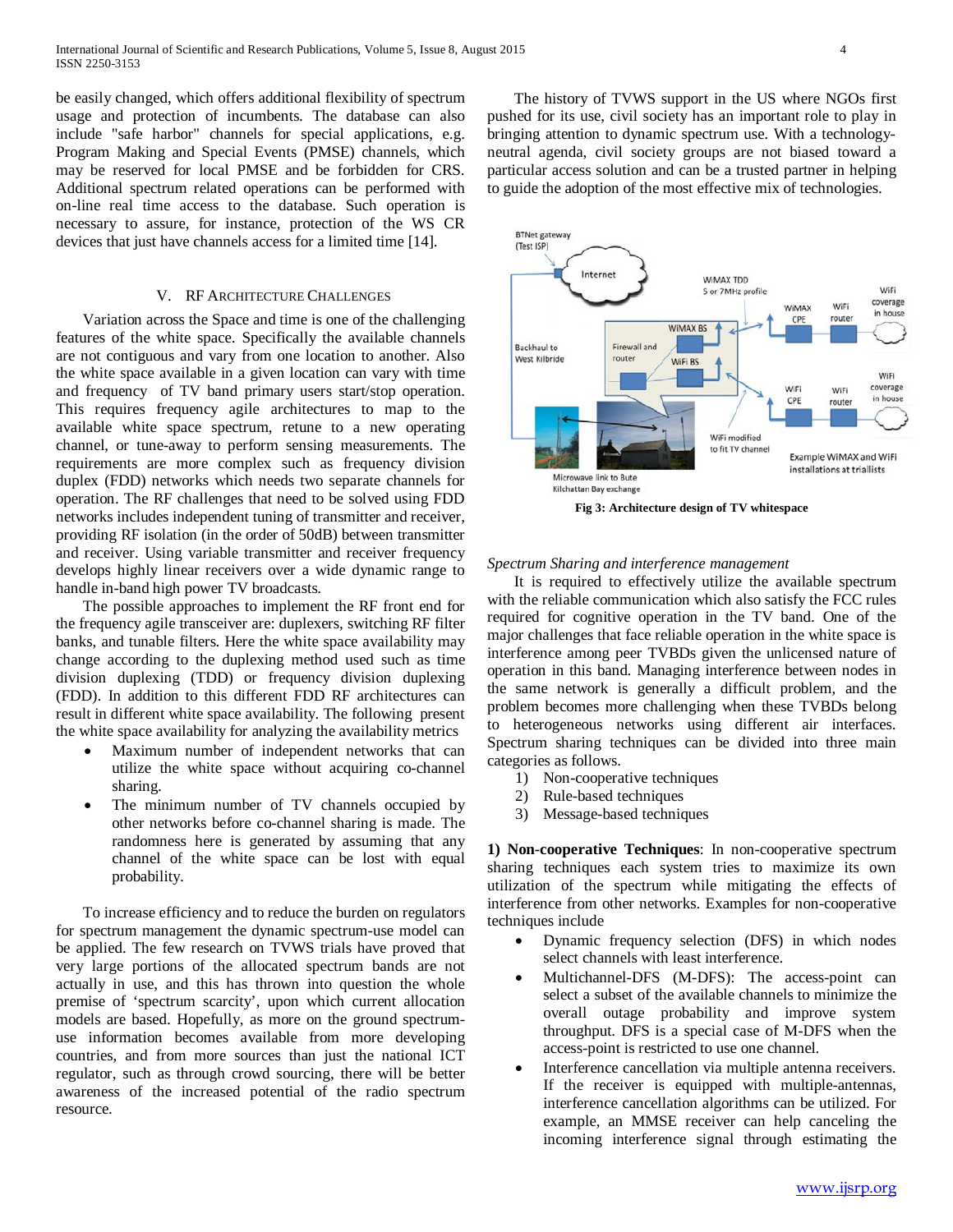interference covariance matrix and nulling out the dominant interference signal.

 **2) Rule-based Techniques**: In rule-based techniques the TVBDs agree on a set of rules to implement, and do not use a control channel to exchange information. Although there is no explicit coordination between the nodes, the set of rules should be designed to ensure fairness, efficiency and interference avoidance. Examples for rule-based techniques are listen-beforetalk and transmit power control.

 **3) Message-based Techniques**: In message-based sharing techniques, the TVBDs operating in the unlicensed band exchange messages (over-the-air or backhaul) to enable efficient and fair spectrum sharing and limit the interference among them. A message-based sharing technique should specify how to implement the control channel required for coexistence.

## *Quality of white space channels*

 When the co-existence between WSDs and DTT is considered, much of the attention is focused on the extent to which the transmissions of WSDs might affect DTT reception. Also the potential users of white space spectrum are likely to be interested in the extent to which DTT signals from TV transmitters might impinge upon white space channels that are available for use in a particular location. (When a WSD is given permission to use a white space channel in a particular location, there is no guarantee that the channel will be free of DTT signals that could potentially interfere with the white space transmissions.) From the numerous DTT signal strength measurements that were taken across Bute\*, estimates of white space channel availability were made for each test location, and the residual DTT signal strength in each of those channels was calculated. This gives a rough indication of the quality of each white space channel at each test location. Fig. 4 shows the resulting Cumulative Distribution Function (CDF), from which it can be seen that at least 75% of locations have a residual DTT.



**Fig 4: Comparison of DTT and WSD measured on Bute**

*White space a paradigm shift* 

 A new option which is emerged in the spectrum access is the use of the "white space" spectrum - the unused portions of the spectrum band in and around TV transmissions. White space meets all of the requirements for M2M communications. It is unlicensed and so access to it is free. It is plentiful with estimates of around 150MHz of spectrum available in most locations more than the entire 3G cellular frequency band. It is globally harmonized since the same band is used for TV transmissions around the world. Finally, it is in a low frequency band which enables excellent propagation without needing inconveniently large antenna sin the devices. This is why white space is the paradigm shift. Access to white space provides the key input needed to make the deployment of a wide-area machine network economically feasible. It is clear that white space access will require devices that have the following characteristics:

- 1. Relatively low output power: The FCC has specified 4W EIRP for base stations and 100 mW EIRP for terminals. These are orders of magnitude lower than cellular technologies.
- 2. Stringent adjacent channel emissions: White space devices must not interfere with existing users of the spectrum, predominantly TVs. Hence, the energy that they transmit must remain almost entirely within the channels they are allowed to use. The FCC has specified that adjacent channel emission need to be 55 dB lower than in-band emission, a specification much tighter than most of today's wireless technologies.
- 3. The need to frequently consult a database to gain channel allocation. Devices may need to rapidly vacate a channel if it is needed by a licensed user. They must consult a database to be informed as to the channels they can use and must quickly move of these channels as required.

 Interference can be problematic in white space. Many channels have residual signals from TV transmissions. These can either be in-band emissions from distant, powerful TV masts that are too weak for useful TV reception but still significantly above the noise. Alternatively, they can be adjacent channel emissions from nearby TV transmitters some of which are transmitting in excess of 100 kW. In addition, since the band is unlicensed, other users might deploy equipment and transmit on the same channels as the machine network, causing local interference problems. These are not insurmountable issues. But no current technology has been designed to operate in such an environment and so would be sub-optimal at best. For example, It can be shown that in the UK an optimized technology could access around 90 MHz of white space other all the interference issues are taken into account, whereas an existing technology such as Wi-Fi or Wi-MAX could only access around 20 MHz So white space spectrum provides the key to unlock the machine network problem. But it comes at the cost of needing to design a new standard. Fortunately, that new standard has been developed. It is called Weightless [4][14][16][25][26][30].

## VI. CONCLUSION

 The newly designed rules which allows the use of the TV white space spectrum which is one of the key drivers in the